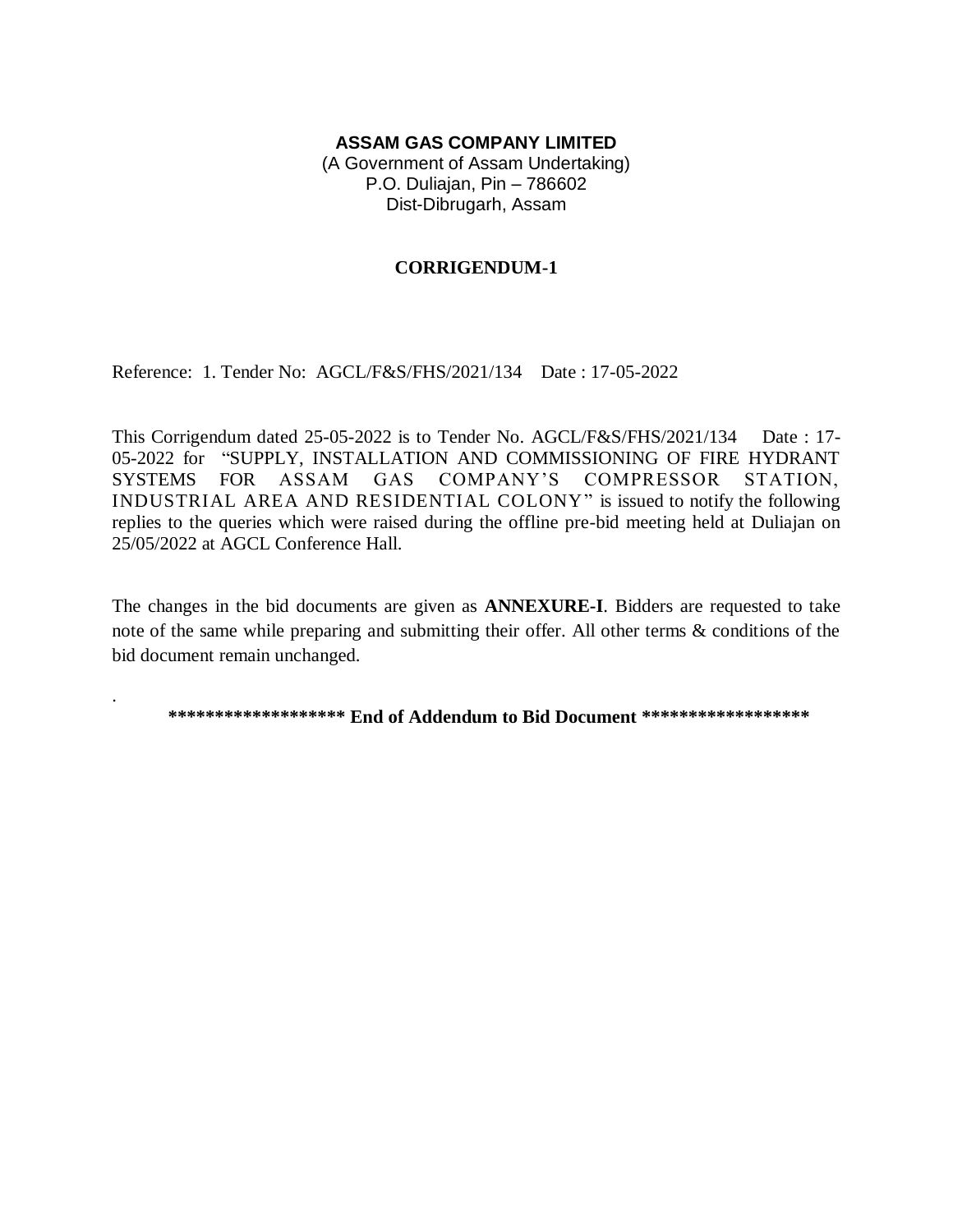| <b>ANNEXURE-I</b><br>Tender No: AGCL/F&S/FHS/2021/134<br>Date: 17/05/2022<br>Sub: Offline Pre- Bid meeting queries and AGCL clarification Date: 25/05/2022 |                                                                                                                                |                                                                                                                                               |  |  |
|------------------------------------------------------------------------------------------------------------------------------------------------------------|--------------------------------------------------------------------------------------------------------------------------------|-----------------------------------------------------------------------------------------------------------------------------------------------|--|--|
| Sl.No.                                                                                                                                                     | Pre-bid query                                                                                                                  | <b>AGCL reply/Clarification</b>                                                                                                               |  |  |
| $\mathbf{1}$                                                                                                                                               | Do Auto cut required in Panels for Fire Water Pump, Jockey<br>Pump and Submersible Pump?                                       | Auto cut required in Panels for Fire<br>Water Pump and Jockey Pump.<br>However, for submersible pump no<br>auto cut required.                 |  |  |
| $\overline{2}$                                                                                                                                             | Do PLC panels required or simple panel can be installed?                                                                       | PLC panels are not required but the<br>panels should be as per electrical<br>specifications provided in the tender<br>documents.              |  |  |
| 3                                                                                                                                                          | Who will provide the casing pipe for road crossings?                                                                           | Casing pipes to be required are in<br>contractor's scope.                                                                                     |  |  |
| 4                                                                                                                                                          | Fire Water Tank and Pump House Area to be cleaned by<br>contractor or shall be handed over to us in required level by<br>AGCL. | Cleaning, development of Fire Water<br>Tank and Pump House Area are in<br>contractor's scope.                                                 |  |  |
| 5                                                                                                                                                          | Whether welding is allowed or not in the Compressor Area<br>for field joints.                                                  | Welding will not be allowed inside<br>Compressor Area for field joints.                                                                       |  |  |
|                                                                                                                                                            | Construction Power shall be provided or not. If not can it be<br>provided on a chargeable basis?                               | Construction Power shall be provided<br>by AGCL. @ 5-6 KWatt (3 phase).<br>However, all safety related matters area<br>in contractor's scope. |  |  |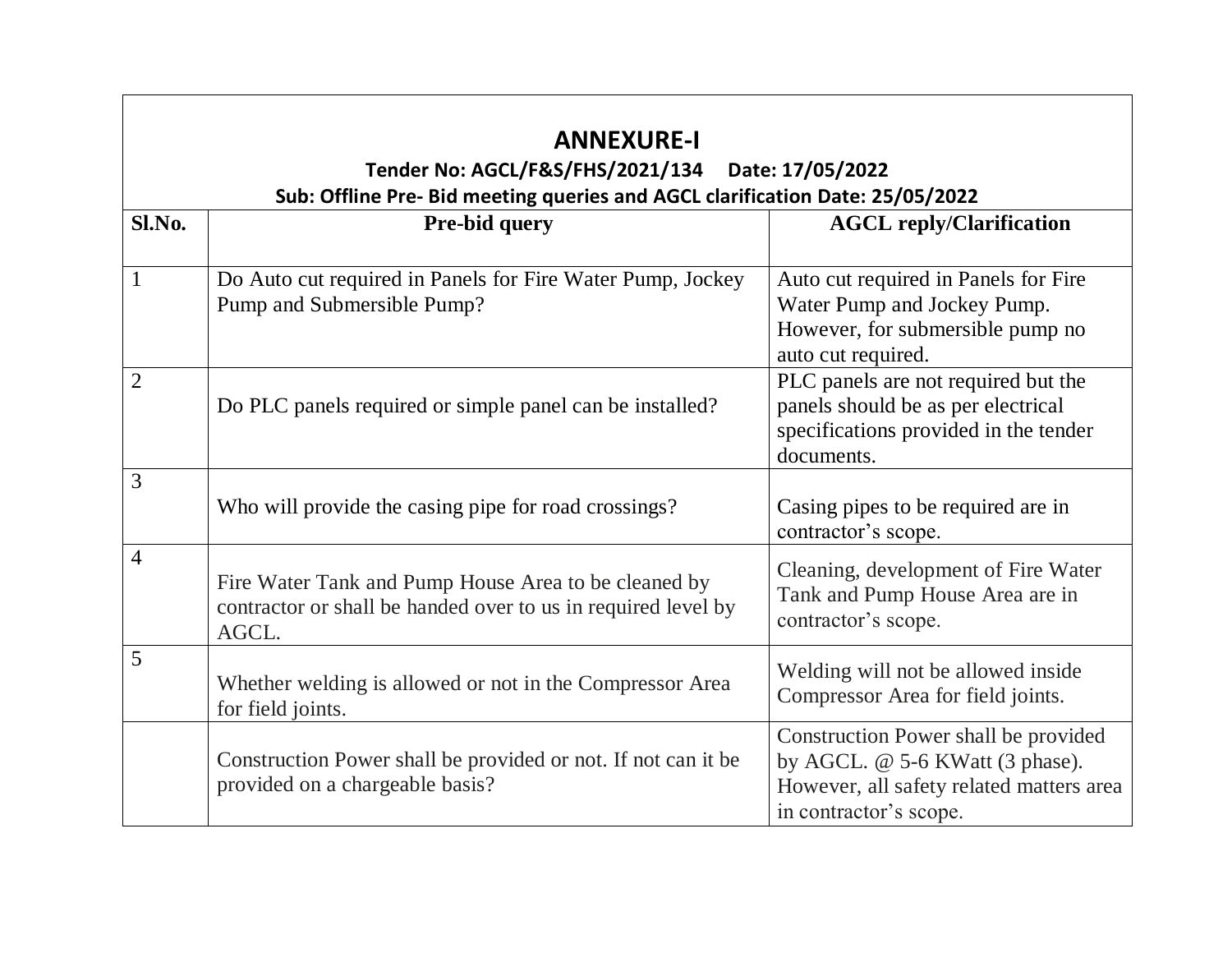| 6      |                                                                                                                                                                                                                                                   |                                                                                                                             |
|--------|---------------------------------------------------------------------------------------------------------------------------------------------------------------------------------------------------------------------------------------------------|-----------------------------------------------------------------------------------------------------------------------------|
| $\tau$ | Whether tree cutting (wherever obstacles) shall be done by<br>you or by us. If any existing line fouls whether you will<br>modify the same or we have to perform the job.                                                                         | Site cleaning is under contractor's<br>scope. However, any decisions for line<br>fouls etc. are to be taken jointly.        |
| 8      | 400 KL Civil Water Tank to be rectangular or Circular?                                                                                                                                                                                            | Water Tank to be circular as per tender<br>specifications.                                                                  |
| 9      | Can Pipe Sleepers be suit at site condition or is it mandatory<br>to follow tender drawing. As most of the places tender<br>drawing pipe sleeper cannot be constructed.                                                                           | Tender condition prevails. However,<br>for any deviation from tender drawing,<br>decision is to be taken jointly.           |
| 10     | Can material be supplied partly as per requirement?                                                                                                                                                                                               | Materials can be supplied partially and<br>payment will be done ONLY on<br>delivery materials as per tender<br>payment T&C. |
| 11     | 10 % Mobilisation advance to be paid along with the issuance<br>of LOA/Work Order.                                                                                                                                                                | 10 % Mobilization advance to be paid<br>after receiving the PBG.                                                            |
| 12     | As per Central Govt. Circular due to Covid-19 Pandemic,<br>Performance Bank Guarantee to be 3% of the Work Order<br>Value.<br>We request you to kindly consider the PBG to 5% of WO<br>Value in place of 10% as mentioned in the Tender document. | The PBG to 5% of WO Value in place<br>of 10% may be allowed as per Central<br>Govt. Circular due to Covid-19<br>Pandemic.   |
| 13     | In Payment Schedule of Tender Document, We request you to<br>consider the following changes.                                                                                                                                                      | Following partial payment<br>modification are allowed:                                                                      |
|        | a. 60% Payment to be released on receipt of material at site in<br>place of 50%.                                                                                                                                                                  | a. 60% Payment to be released on<br>receipt of material at site in place of                                                 |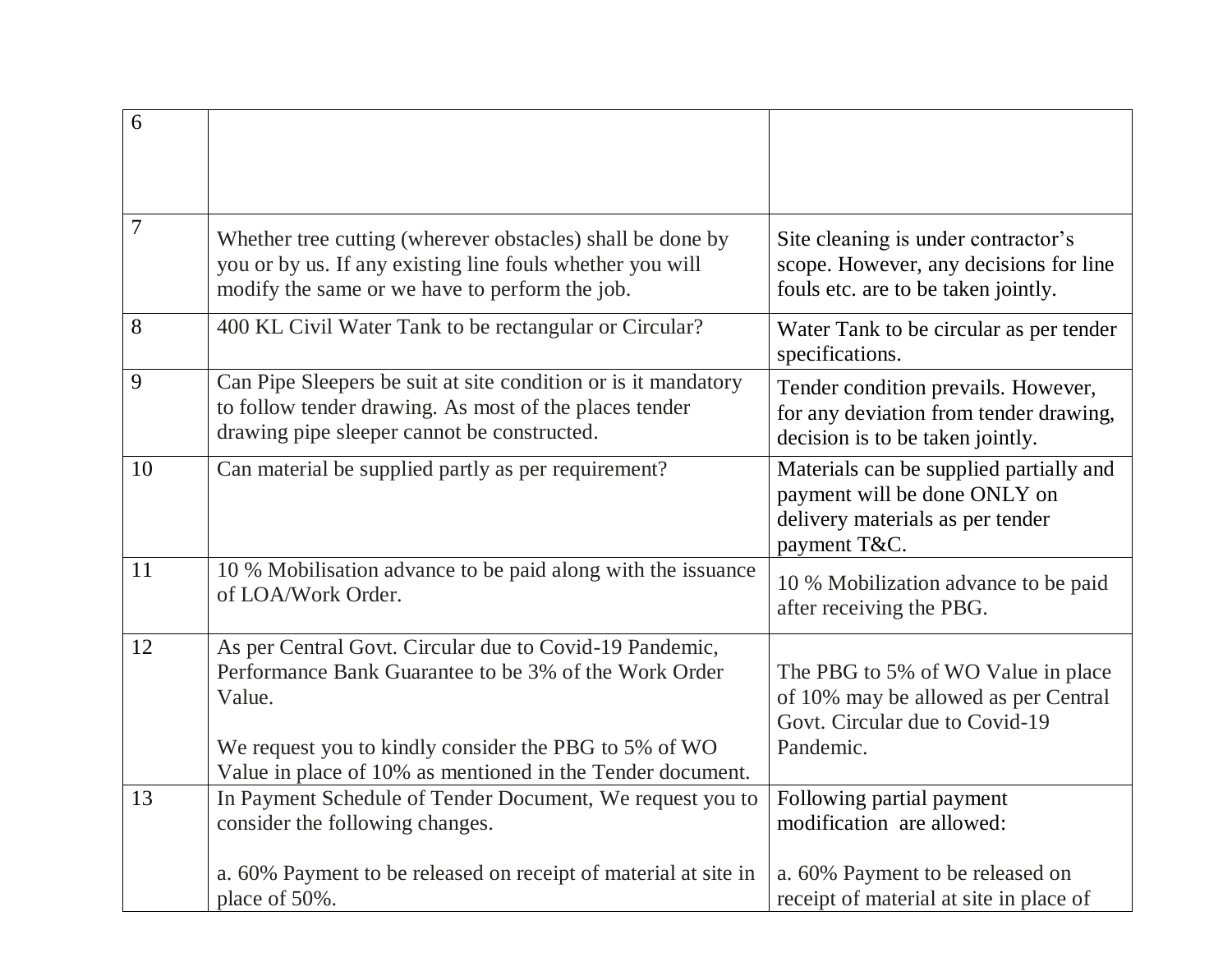|    | b. 10% after successful completion and commissioning of the<br>job in place of 20%.                                                                                                                                                                                   | 50%.<br>b. 10% after successful completion and<br>commissioning of the job in place of<br>20%.                                                                                                      |
|----|-----------------------------------------------------------------------------------------------------------------------------------------------------------------------------------------------------------------------------------------------------------------------|-----------------------------------------------------------------------------------------------------------------------------------------------------------------------------------------------------|
| 14 | We have experience of completing similar work, but in the<br>Private Sector only (Credential attached for Work Completion<br>Certificate issued by CROWN PLAZA HOTEL, NEW<br>DELHI).<br>Please suggest if this will be admissible for participating in<br>the tender. | Tender conditions prevail. Site visit is<br>compulsory to participate in the<br>tendering process.                                                                                                  |
| 15 | We are MSME registered organization working mainly<br>private sector of but not Eastern India region. But our interest<br>to provide the service.<br>Please suggest if this will be admissible for participating in<br>the tender.                                    | Tender conditions prevail.                                                                                                                                                                          |
| 16 | What kind of documents are required to be submitted?<br>Is this propose schedule ?<br>Will this be required to be a part of the Technical Bid? Please<br>provide clarity                                                                                              | A detail proposal is required to be<br>submit along with the technical bids<br>including the quantity of materials<br>required to execute the project, which<br>can only be done during site visit. |
| 17 | We are MSME registered organization. Can 180 days bid<br>validity be waive off for bidding?                                                                                                                                                                           | Tender conditions prevail.                                                                                                                                                                          |